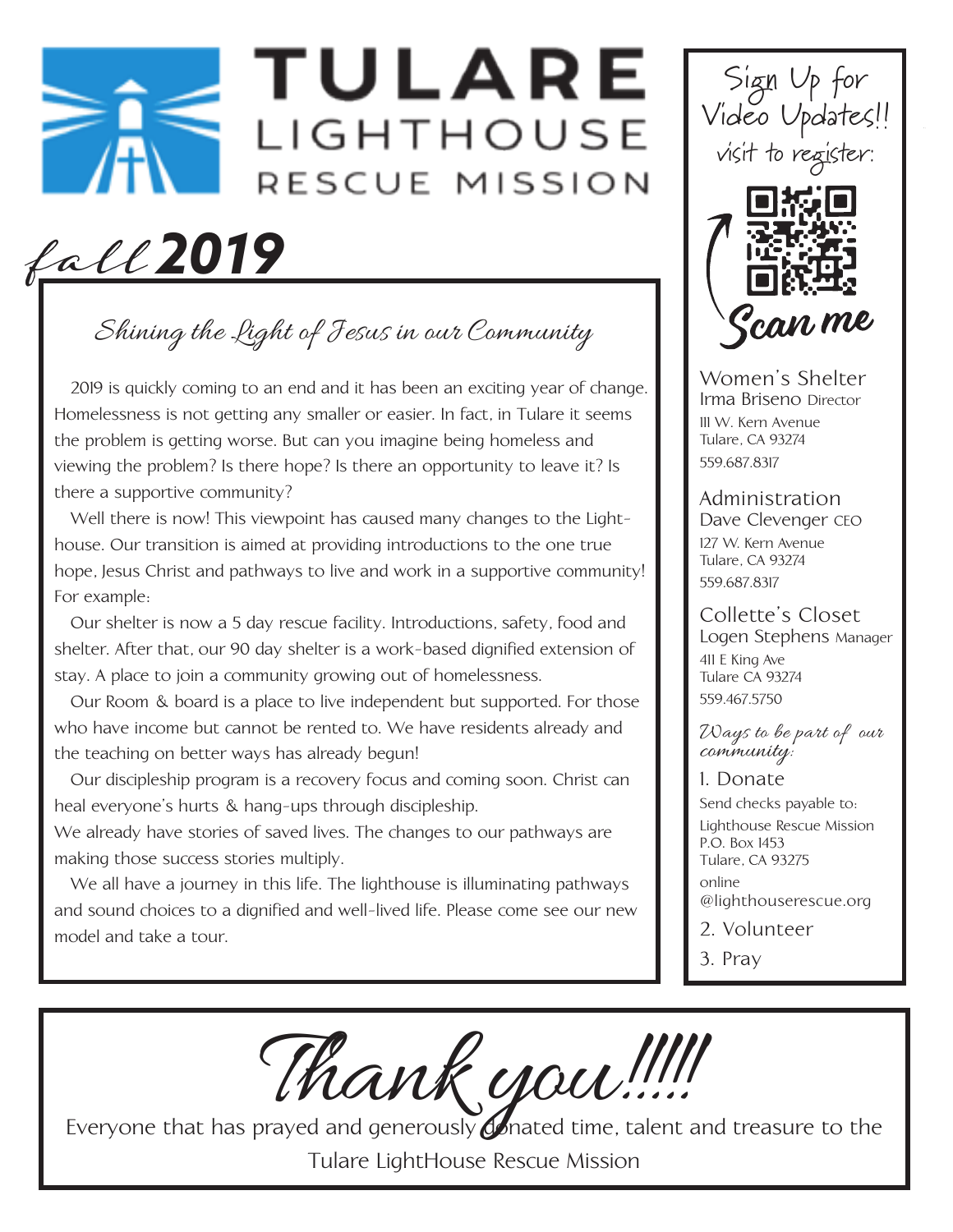





# **FOR SUCCESS ON OUR YARD SALE**

*We were able to raise a little over \$1,300.00*. *This amount was beyond our expectations. We would also like to thank all those that helped make our Community yard sale a complete success.*

### *Thank you for donating and for coming out to shop!!*

### $\it So\ thank full!$  It has been an exciting few months at The Lighthouse Rescue Mission - a lot to share! *Women's -*

We are now focused on 4 distinct areas:

- *Emergency Overnight Shelter* 5 day Introductions to the possibility of change. It all begins with a hot meal, shower and safe sleep.
- *90-Day Work Shelter* 90 Days to discuss opportunities for folks who are experiencing homelessness to get a hand up instead of a handout. Purposeful work comes with meaningful opportunities.
- *Recovery/Discipleship Program*  Coming soon We are ready. Waiting for God to call women who can commit to 1 year of training in Christian Discipleship, Life Readiness & Vocational Prep.
- *Sober Living Room & Board Facilities* For those who can afford to rent and are mostly independent. *We provide a safe, warm place to stay and supportive effort.*

#### *Men's –*

- *We have a new men's house*. A huge thank you to those who donated for this specifically! We are currently working to repair it and prep for Shelter, Program and Sober Living.
- *Collette's Closet*  New setup. Extended hours. Great sales. Better opportunities for clients and volunteers. You gotta come visit! And oh by the way, we can only make it possible through your generous donations. *Please visit and donate. Tell your friends, follow us on Facebook.*

#### *So much more to come. Look at the "Tulare 100 Lives" 2020 flyer to learn more about next year.*

#### *So thankful to our supporters for:*

Men's House Donors - Jessie, Don and Sergio doing so much work there already Yard Sale Support – Raised over \$1300. Big thanks to Jennifer Hales and Carol Gregory Collette's Closet Support – October was the best month on record – all proceeds help support changed lives! The auxiliary crew really helped make the change happen! Nestle Volunteer Crew- Thank you for being a good community business! Coins for Caring – these schools truly care!

*Did you know* – You can sponsor 1 of 100? We are going to transform 100 lives in 2020. It costs \$130/month or \$1500/year for one person. *WE NEED YOUR HELP!* Please join us in a big way! Give now and see the hope and encouragement multiply! \$130 a month or \$1500 right now is what we are asking?

Let's create the change together!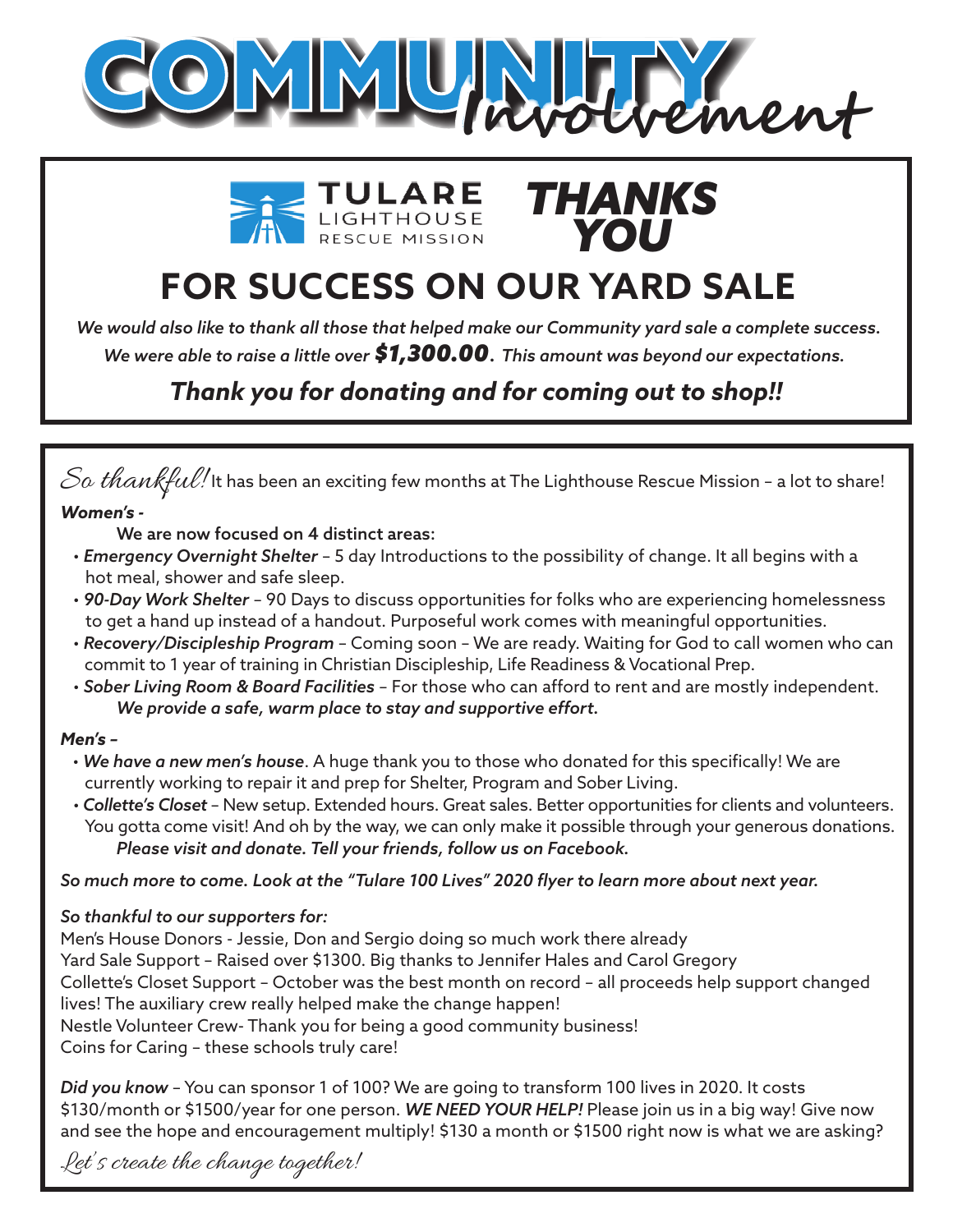# Collette's Closet

## Come see the new changes at Collette's Closet.

allow us to grow. We are very happy to announce our new store hours and days. We are open Monday thru Saturday from 10am to 6pm. Our goal is to better serve you and to

 Collette's would not be successful without our loyal customers and generous donors. We will gladly accept your donation at the store. If your heart is to volunteer and help us transform the lives of the women we serve, we welcome you to come and fill out a volunteer form.

Î Thank you for your support!!!

Sign Up to receive Sales Updates



• 411 East King St • Monday - Saturday 10am-6pm •

If you would like to volunteer at Collette's Closet please call the store at (559) 467-5750

# Have something to offer? Time? Talent? Join the Women 's Auxiliary

They are very active in promoting the shelter and providing for the needs of our residents. The Women's Auxiliary has been in service to the  $\sum_{i}$   $\sum_{\text{RISEU}}^{\text{TLARE}}$  since November 2008.

*We look forward to the participation and all of the support that all of our members provide the Tulare Lighthouse Rescue Mission.*

We are always looking for new members to join the Auxiliary. If you have a passion to help women & children of the shelter and want to be part of the auxiliary please contact: **Roni Wilbur @ 559-686-8486** 

### **Current Committees:**

• Coins for Caring • Birthday Parties • Holidays • Stock-n-Shelf •

• Fundraising • Thank You Letters • Collette's Closet •

Next Meeting: Monday February 10, 2020 • Administration Building 12pm